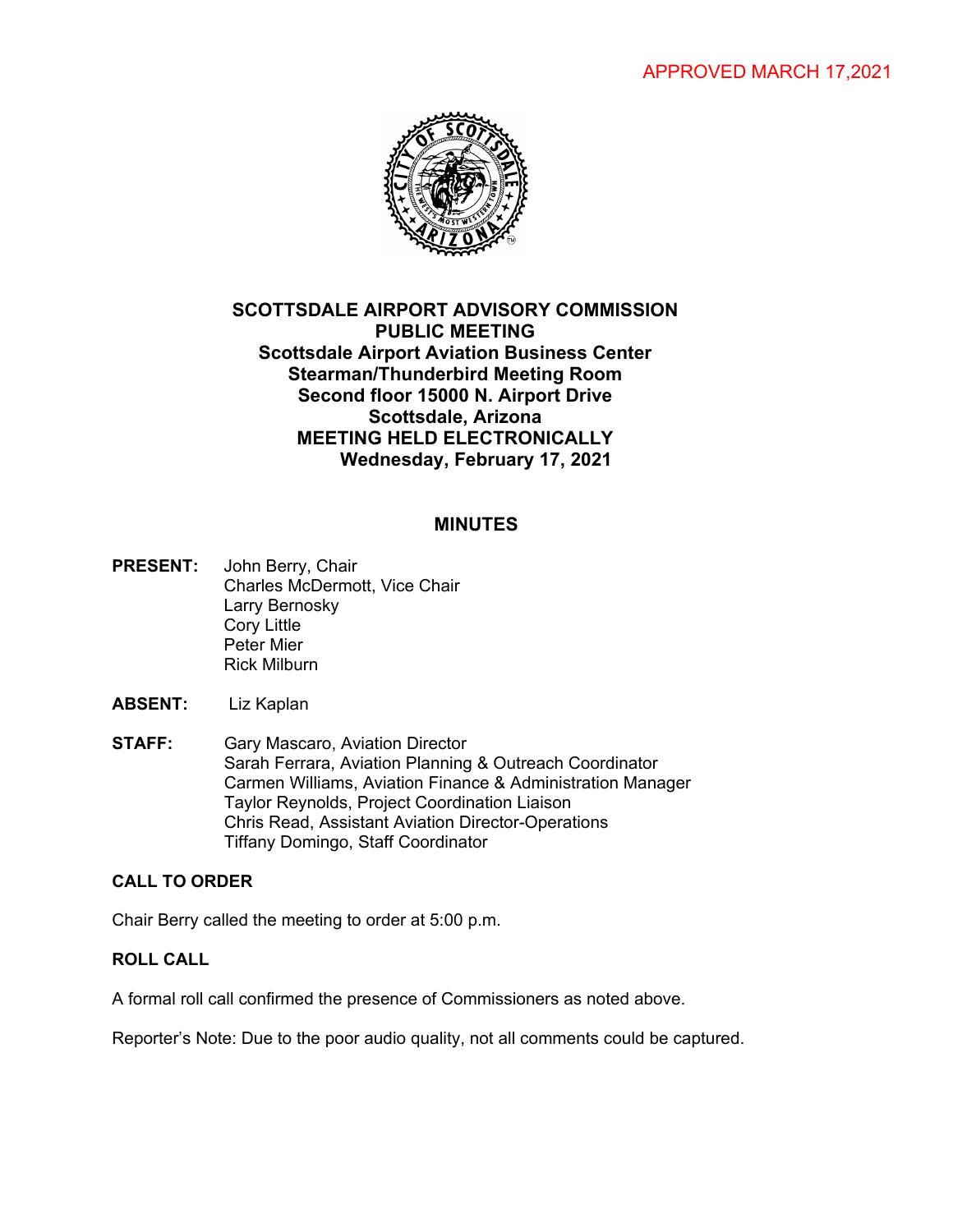## **AVIATION DIRECTOR'S REPORT**

Gary Mascaro, Aviation Director, thanked Commissioner Kaplan for her three years of service to the Commission. A new commissioner will be on board and present for the March meeting. He provided an update on aircraft operations and fuel volumes, which have significantly increased this past year by 25-30 percent and continue through the month of January.

1. Regular Meeting: January 20, 2021

Chair Berry called for approval of the minutes.

COMMISSIONER MIER MADE A MOTION TO APPROVE THE MINUTES OF THE JANUARY 20, 2021 REGULAR MEETING AS PRESENTED. COMMISSIONER LITTLE SECONDED THE MOTION, WHICH CARRIED 6/0 WITH CHAIR BERRY, VICE CHAIR MCDERMOTT, COMMISSIONERS BERNOSKY, LITTLE, MIER AND MILBURN VOTING IN THE AFFIRMATIVE WITH NO DISSENTING VOTES.

## **PUBLIC COMMENTS**

No comments were submitted.

## **REGULAR AGENDA ITEMS 1-17**

1. Discussion and Possible Action to Recommend Adoption of Resolution No. 12075, Authorizing Lease Agreement with 3R Ranch, Inc. (2021-022-COS) for the lease of the North General Aviation Executive Box Hangar Space at the Scottsdale Airport.

Carmen Williams, Aviation Finance & Administration Manager, said this should be the last of the box hangar agreements. A couple of months ago, a hangar tenant decided to cancel his relocation to Arizona and the City agreed to a mutual lease termination with the tenant. 3R Ranch would like to lease out the unit. The lease requires City Council approval and will be presented at their March 2nd meeting.

VICE CHAIR MCDERMOTT MADE A MOTION TO APPROVE THE ADOPTION OF RESOLUTION NO. 12075, AUTHORIZING LEASE AGREEMENT WITH 3R RANCH, INC. (2021- 022-COS) FOR THE LEASE OF NORTH GENERAL AVIATION EXECUTIVE BOX HANGAR SPACE AT SCOTTSDALE AIRPORT. COMMISSIONER BERNOSKY SECONDED THE MOTION, WHICH CARRIED 6/0 WITH CHAIR BERRY, VICE CHAIR MCDERMOTT, COMMISSIONERS BERNOSKY, LITTLE, MIER AND MILBURN VOTING IN THE AFFIRMATIVE WITH NO DISSENTING VOTES.

2. Discussion and Possible Action Regarding 1-GP-2021: Draft Scottsdale General Plan 2035

Taylor Reynolds, Project Coordination Liaison, stated that the packet provided commissioners comprised content specific to the Airport in the General Plan. Commissioner Bernosky sat on the review committee, attended every meeting and provided input on behalf of the Commission. Mr. Reynolds provided a brief overview of the General Plan. State Statutes require that the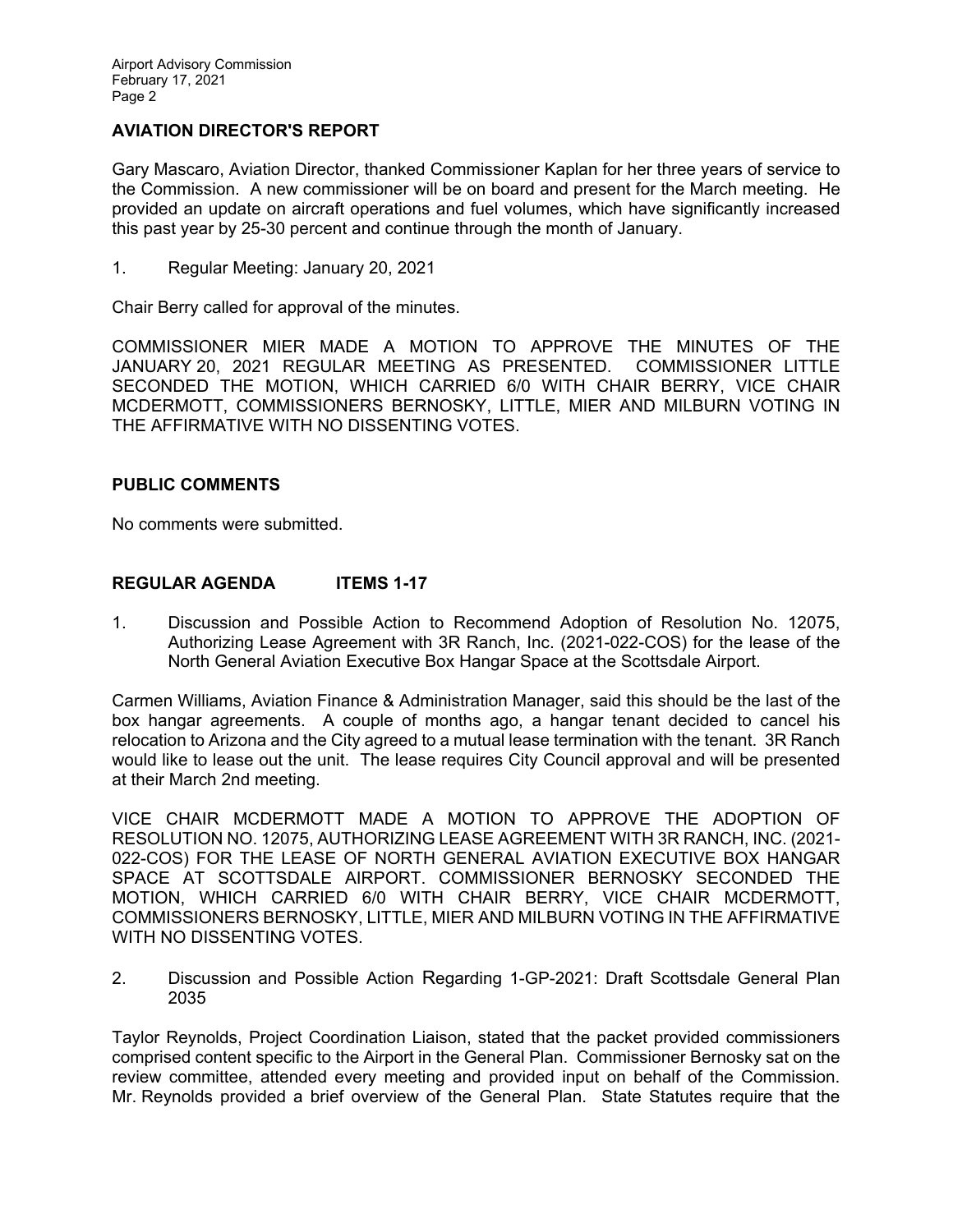Airport Advisory Commission February 17, 2021 Page 3

General Plan be updated every ten years. Updates include enhanced public outreach and presentation to the Planning Commission and City Council for adoption. The General Plan must be voter ratified. The 2001 General Plan was adopted in 2001 and ratified by public vote in 2002. The City underwent the 2011 General Plan update process, which was composed of a 19-member General Plan working group. City Council adopted the General Plan in 2011, however, it failed the next available public vote by a margin of 2 percent. As such, the City continues to operate under the 2001 General Plan. The General Plan proceeded through another update between 2012 and 2014, which also went through extensive public outreach, but not a public hearing process. It was not heard by the Planning Commission or City Council for possible adoption, however, the plan was used as the baseline for the Citizen Review Committee process. If adopted by City Council, the General Plan will be on the next available ballot in November.

Elements specific to the Airport Advisory Commission include:

- Land use element includes a new goal of protecting the viability of the Scottsdale Airport (LU 7), by encouraging compatible land uses and development types in the surrounding area.
- Lane use element includes an Airport Influence Area Map that provides detail of the Airport Influences Area, noise contours and runway protection zones.
- Safety element contains goals and policies to ensure the community is prepared for disasters.
- Circulation element includes a new policy to support the goal of improving transportation accessibility, connectivity and mobility choices.
- Economic element includes a new policy to support compatibility, growth and flexibility in terms of Scottsdale's economic well-being; enhance and protect Scottsdale Airport as a global connection for tourism and business development.
- Implementation chapter provides clarity by guiding more specific efforts that may be undertaken by City departments, Council, boards and commissions; includes several items, such as the Airport Part 150 program and Airport Master Plan update, as occurring in years five to ten of the planned implementation timeline.

Next steps include public outreach to follow the state statute required process. From March through June, meetings will proceed with Planning Commission and City Council with possible adoption by City Council in June.

COMMISSIONER MILBURN MADE A MOTION TO SUPPORT THE SCOTTSDALE GENERAL PLAN, ELEMENTS THAT PERTAIN TO SCOTTSDALE AIRPORT. COMMISSIONER LITTLE SECONDED THE MOTION, WHICH CARRIED 6/0 WITH CHAIR BERRY, VICE CHAIR MCDERMOTT, COMMISSIONERS BERNOSKY, LITTLE, MIER AND MILBURN VOTING IN THE AFFIRMATIVE WITH NO DISSENTING VOTES.

3. Discussion and Possible Action to approve the Five-Year Capital Improvement Program for Fiscal Years 21/22 through FY 25/26

Ms. Williams stated that the Airport undergoes two separate capital planning processes each year. The five-year program considers several guiding documents: Airport Master Plan, City's General Plan, goals of the Mayor and City Council and guidance from the Airport Advisory Commission. Input is also gathered from staff. The Airport team works with on-call engineers and the planning team to develop a list of grant-eligible projects. Each spring, the Airport meets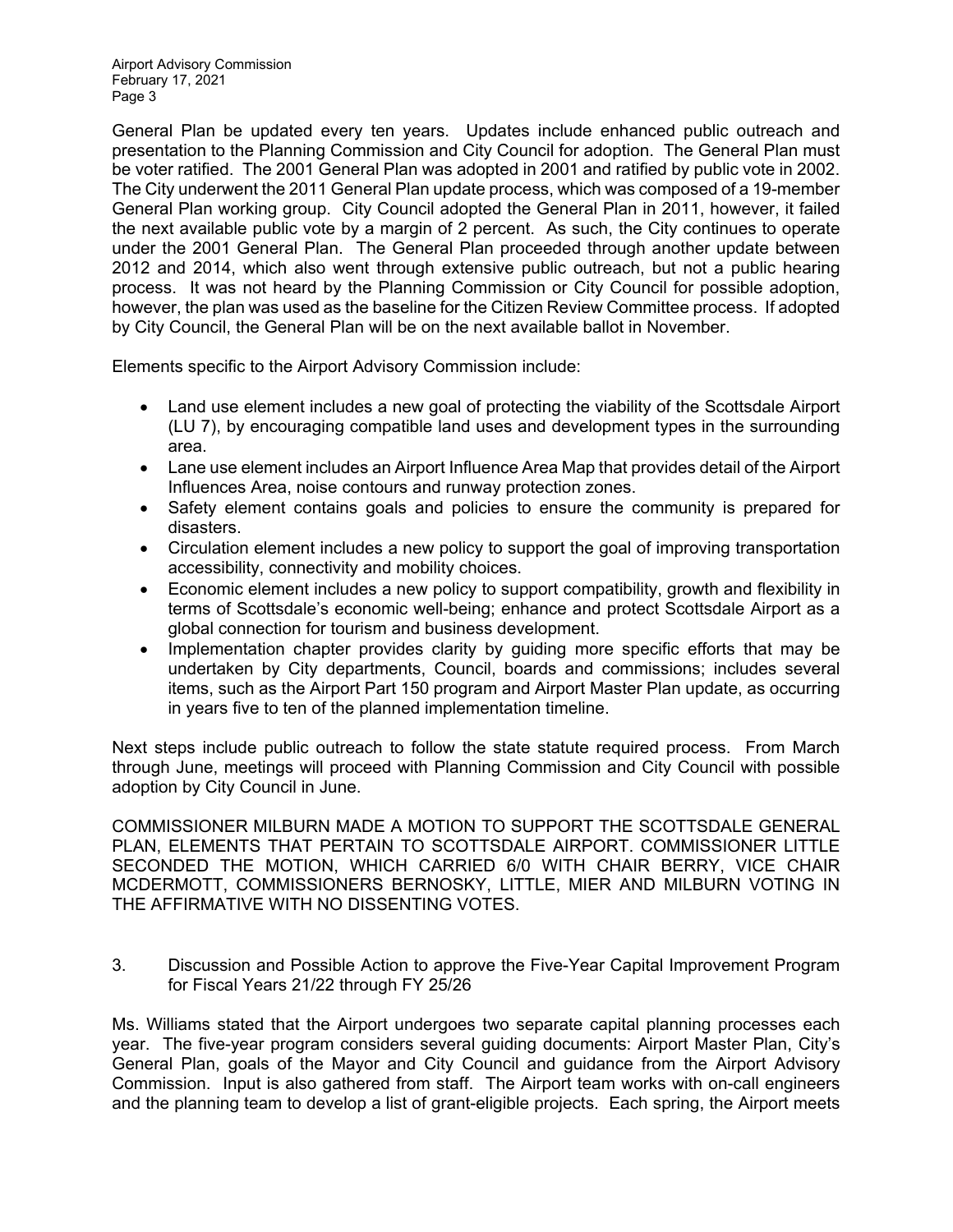Airport Advisory Commission February 17, 2021 Page 4

with the Federal Aviation Administration and the ADOT State Department of Transportation to look at the five-year projects eligible for grant funding. Later in the summer, staff looks into nongrant-funded projects and identifies new projects. All projects requested in the five-year period go into the City's capital budget database. Each year, the list changes based on timing of projects, scope or cost. Grant funding is highly important, as federal and state dollars pay the majority of project costs. On a federally funded grant, the FAA will pay 91.06 percent of overall project costs. The State pays a share of 4.47 percent. The local match is 4.47 percent. On a state grant project, the State will cover 90 percent and the Airport's share is 10 percent. If a project is not selected to be funded for that year, it will generally be pushed to the following year. In some cases, a project is removed.

A list of proposed capital projects for the next five years was presented. All requests are grant eligible and were submitted to the FAA and the State earlier this year. There are three updates. The Rehab Service Road Project, AG05 will be incorporated into the Runway Rehab Project. A State grant for the Airport security fencing improvements will be awarded shortly. The project for ceiling improvements for the Airport OPS building was cancelled. Each, year, \$200,000 of Aviation funds are budgeted for pavement preservation. An aerial view of project locations and project details was reviewed.

Commissioner Bernosky asked about the source of proposed revisions/changes to a particular project. Ms. Williams stated that proposed modifications come from a variety of sources. Many projects come out of the Airport Master Plan, which looks at the 20-year period to identify improvements. This includes geometry improvements to add taxiway connectors. Sometimes input comes from engineers, air traffic control or pilots.

Ms. Williams continued with the list of capital projects as identified on the aerial map.

Chair Berry commented that the angle egress on the runways is a great idea and will assist with the flow at the airport. He referred to the environmental study of four acres and commented that he had never been aware of such study being so costly. He asked whether this has already been bid out and approved. Ms. Williams stated that the project has not yet been bid. When the list and estimated costs are developed, the \$200,000 is used a placeholder, based on the costs of similar projects. Mr. Mascaro stated that this study is required by National Environmental Protection Act (NEPA) to be focused on NEPA requirements for federal land.

Vice Chair McDermott asked about the composition of the project numbers. Ms. Williams stated that the numbers come from the City's database. He inquired how the phases of the project are scheduled. Ms. Williams stated that design and construction timelines depend on the details of the project. Some larger projects are broken up. This ensures that while the Airport is fronting the costs for design, they are more likely to be reimbursed the following fiscal year.

Chair Berry asked about the possibility of the FAA diverting some funds from major hub airports to municipal airports. Mr. Mascaro stated that this is absolutely the case with the runway project.

COMMISSIONER MIER MADE A MOTION TO APPROVE THE FIVE-YEAR CAPITAL IMPROVEMENT PROGRAM FOR FISCAL YEARS 21/22 THROUGH FY 25/26. CHAIR MCDERMOTT SECONDED THE MOTION, WHICH CARRIED 6/0 WITH CHAIR BERRY, VICE CHAIR MCDERMOTT, COMMISSIONERS BERNOSKY, LITTLE, MIER AND MILBURN VOTING IN THE AFFIRMATIVE WITH NO DISSENTING VOTES.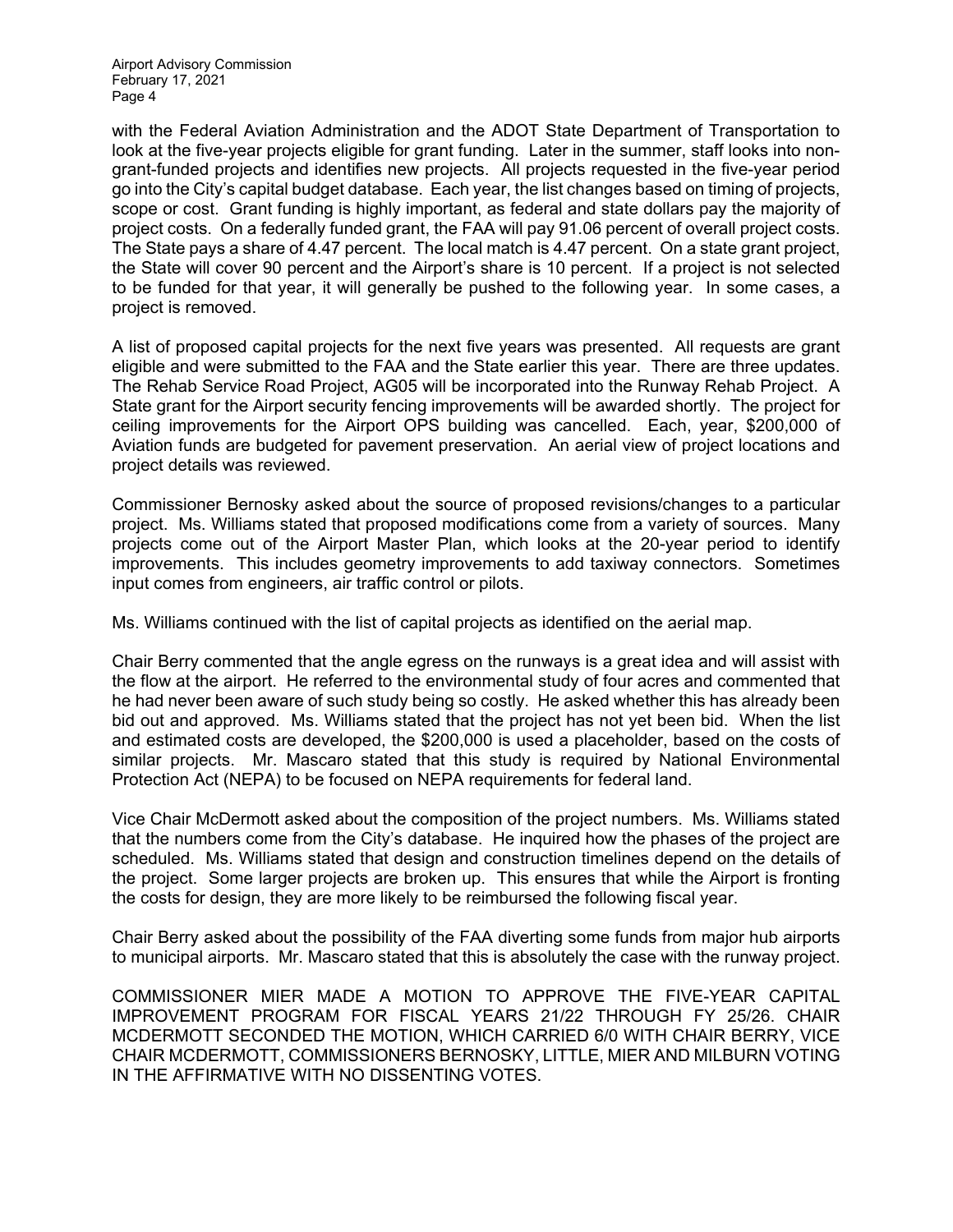4. Discussion and Possible Action to modify the Airport Rules and Regulations. Article 1 Definitions, Article 2 Section 2.6. Aircraft Parking, Section 2.9 Aircraft shades and tiedowns, Section 2.15. Aviation Business Center and Airpark Rules and Regulations, Section 301, Landing and takeoff of helicopters

Mr. Mascaro stated that the Airport has primary guiding documents directed by City Code, which allows the Airport to make changes as needed. These primary guiding documents are dynamic in nature, with changes made as necessary. Revisions are made on a periodic basis. The goal of the changes is to foster long term development and to ensure a safe operating environment. Changes this time include updating the definition of based aircraft. The second item addresses aircraft shades and tiedowns and prohibits based aircraft from parking in transient parking. Very limited parking is available for small aircraft and the Airport endeavors to keep the area open. A new section is being added to 2-15 of the rules and regulations, which will address the use of the business center building. A sentence is being added to Section 301 to clarify that hover taxiing of helicopters is prohibited in the Airpark.

VICE CHAIR MCDERMOTT MADE A MOTION TO MODIFY THE AIRPORT RULES AND REGULATIONS. ARTICLE 1 DEFINITIONS, ARTICLE 2 SECTION 2.6. AIRCRAFT PARKING, SECTION 2.9 AIRCRAFT SHADES AND TIEDOWNS, SECTION 2.15. AVIATION BUSINESS CENTER AND AIRPARK RULES AND REGULATIONS, SECTION 301, LANDING AND TAKEOFF OF HELICOPTERS. COMMISSIONER MIER SECONDED THE MOTION, WHICH CARRIED 6/0 WITH CHAIR BERRY, VICE CHAIR MCDERMOTT, COMMISSIONERS BERNOSKY, KAPLAN, MIER AND MILBURN VOTING IN THE AFFIRMATIVE WITH NO DISSENTING VOTES.

5. Discussion and Input Regarding Airport and Airpark Aeronautical Business Permit Additions, Cancellations and Revocations

Ms. Williams stated that there were no changes this month.

6. Discussion and Input Regarding Financial Report for December, 2020

Ms. Williams stated that the approved budget for revenues was \$2.4 million, with actuals coming in at \$3 million. For expenses, the budget was \$1.2 million and actuals were on target at \$1.2 million. For the December monthly comparison to last year, there was \$745,000 in revenues this December compared to last year's revenues of \$495,000. The variance was primarily due to the timing of processing fees, including landing fees, fuel flowage and parking. Even with this variance, the budget remains significantly ahead of last year's revenues. Other factors included customs fees and rental car revenues, which were significantly higher this year over last year. Expenses totaled \$321,000 this year, compared to \$193,000 in 2019. The variance is due to the quarterly U.S. Customs bill that was processed in December. Also included were some larger one-time expenses, such as work on the ABC stairs and pavement work. The aviation cash fund balance was \$6 million as of December 31st. December fuel revenues were up significantly over last year. For the December comparison, jet fuel gallons are up 33.5 percent. AVGAS is up 15.9 percent and Airpark fuel is up 14.3 percent over last December. For the month, December gallons were up 28.1 percent. For fiscal year to date, jet fuel sales are up 27.2 percent. AVGAS is up 5.5 percent and Airpark fuel is down just slightly at 0.06 percent. Actual pumped gallons this year are at 5.5 million, a 17 percent increase over last year.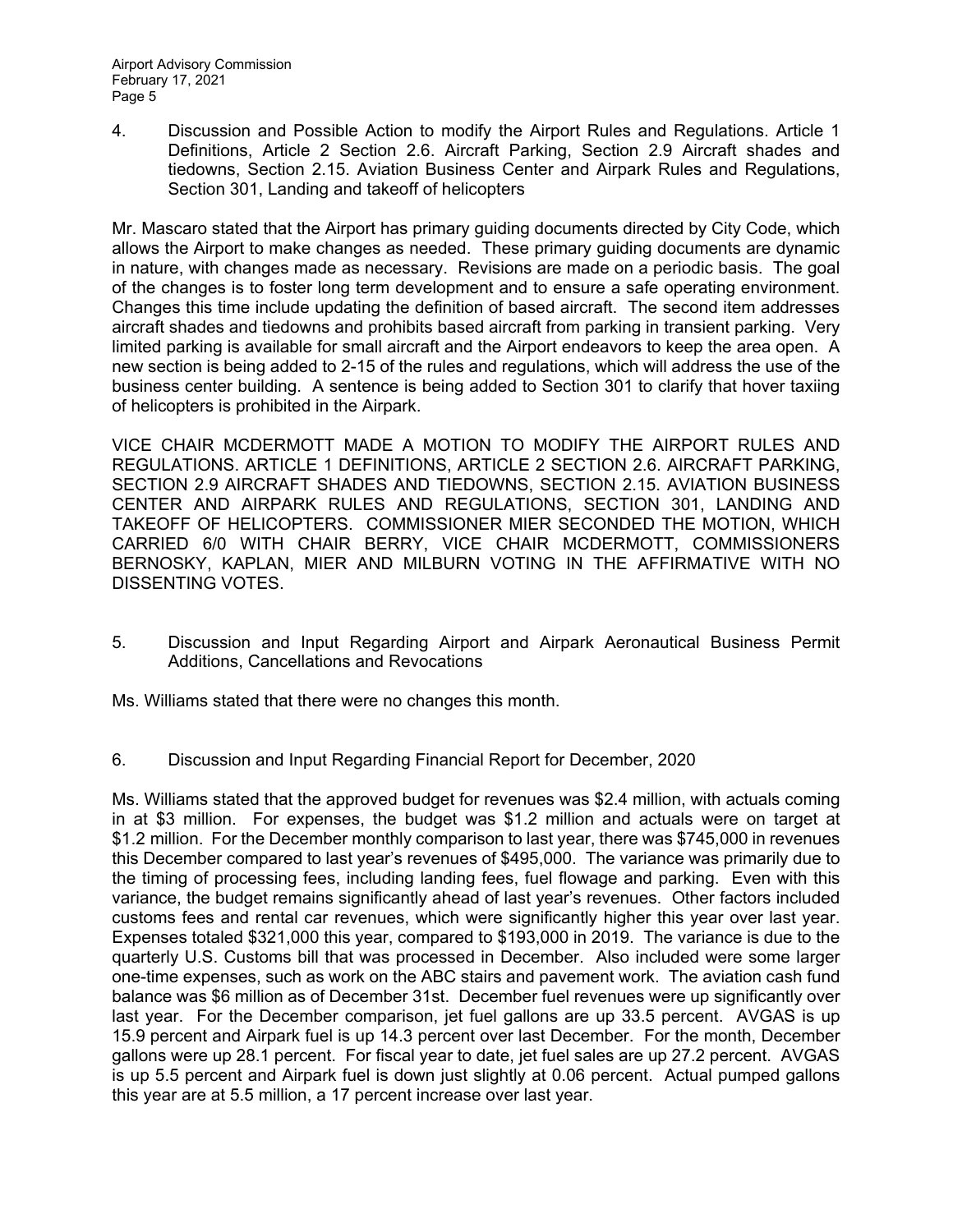7. Discussion and Input Regarding Monthly Construction Report

Chris Read, Assistant Aviation Director-Operations, stated that the second phase of the box hangar project has started. In terms of the Runway construction project, the FAA has provided official approval to move from 90 percent plans to 100 percent plans.

#### 8. Discussion and Input Regarding Monthly Operations Report

Mr. Read stated that compared to last year, there was a dip in total operations of 9.5 percent compared to last January. IFR numbers were down slightly. The dip is likely attributable to rain days. There were three alerts and eight incidents. Enforcement actions included an abandoned vehicle in the parking lot. It was a busy month for U.S. Customs, with 171 operations and revenue of \$95,225 for the month. There were 32 U.S. visit flights. Revenues are well above last year's totals. There were five PPRs for the calendar year so far.

Commissioner Milburn commented that Aviation International News indicated in a recent article that for the first six months of 2021, a 25.4 percent increase in activity is expected year over year. For January and February, they anticipate numbers to be down 10 and 15 percent below 2019 levels. However, by June, they anticipate only being down 6.5 percent from 2019 levels.

Commissioner Little commented that there is talk in the industry that levels may come back stronger than pre-COVID, due to increased levels of private flying. He asked whether there are plans for updated studies. Mr. Mascaro stated there is some potential for moving the Master Plan up after the pandemic subsides to account for the new operations that are occurring. There is data to confirm significantly more charter activity and aircraft sales.

9. Discussion and Input Regarding Public Outreach Programs and Planning Projects

Sarah Ferrara, Aviation Planning & Outreach Coordinator stated that for January, there were seven voluntary curfew letters. Staff continues to monitor property development through the Planning Department. Four projects were listed within the Airport Influence Area for January. Staff continues to send out listservs on the runway rehab project, announcing the official start date and reminder for tenants to find temporary accommodations. With Jet Aviation coming onboard, staff completed an update of the webpage, brochures and pilot guide.

10. Administrative Report from the Aviation Director or Designee Regarding the Status of Pending Aviation-Related Items.

Mr. Mascaro reported that three Airport Advisory Commission items went to City Council last month, all approved on consent. Another item will be included on the March 2nd agenda, when a new commissioner will be appointed also. There were no significant updates on aviation-related items to the Planning Commission, Design Review Board or City Council. Greystar is starting to move forward, but there are no new updates.